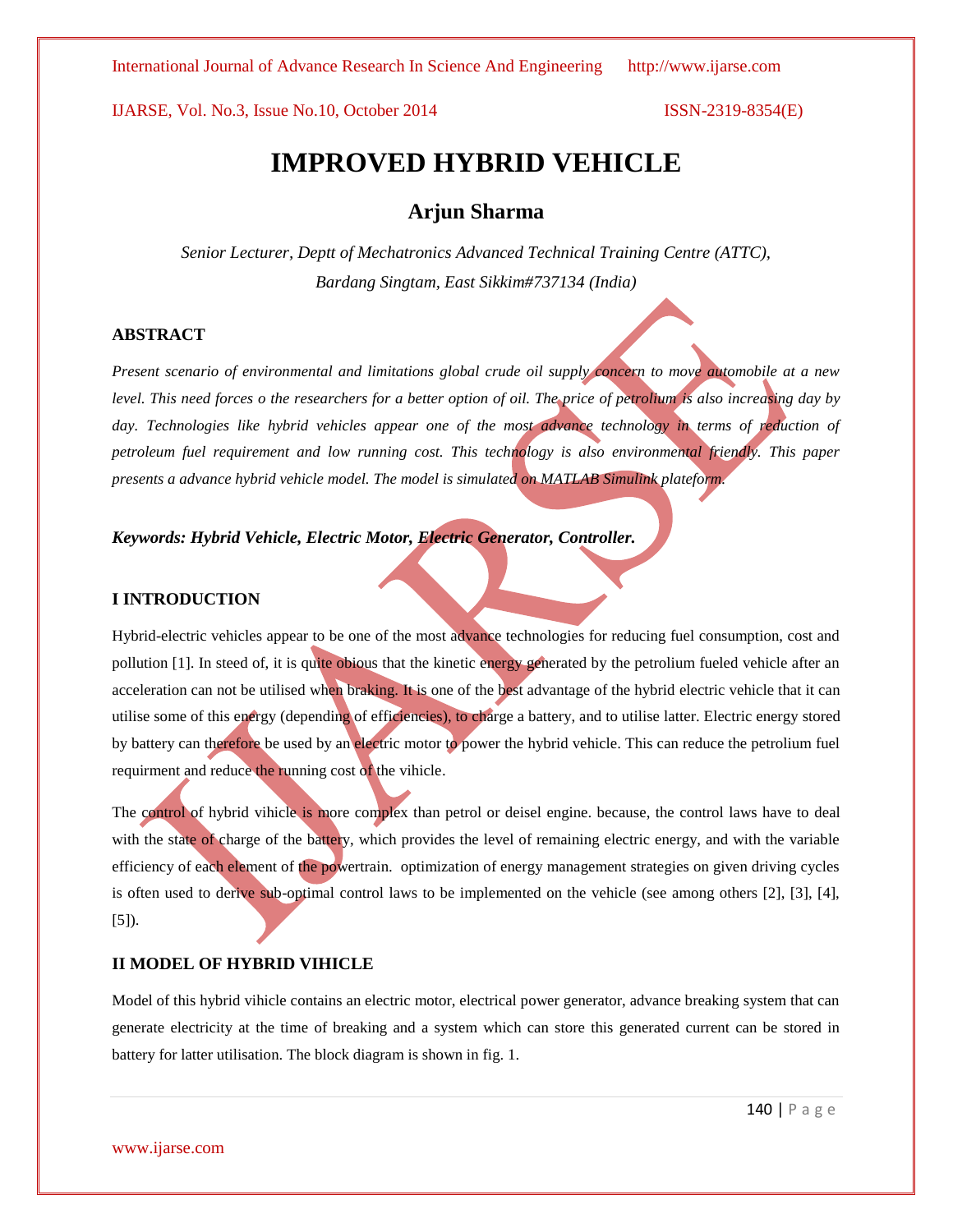

# **III SIMULATION**

The model is simulated on MATLAB R2013a plateform. Fig. 2 consist the overall simulation diagram of hybrid vihicle simulation.



**Fig.-2 Simulation of Hybrid Vehicle**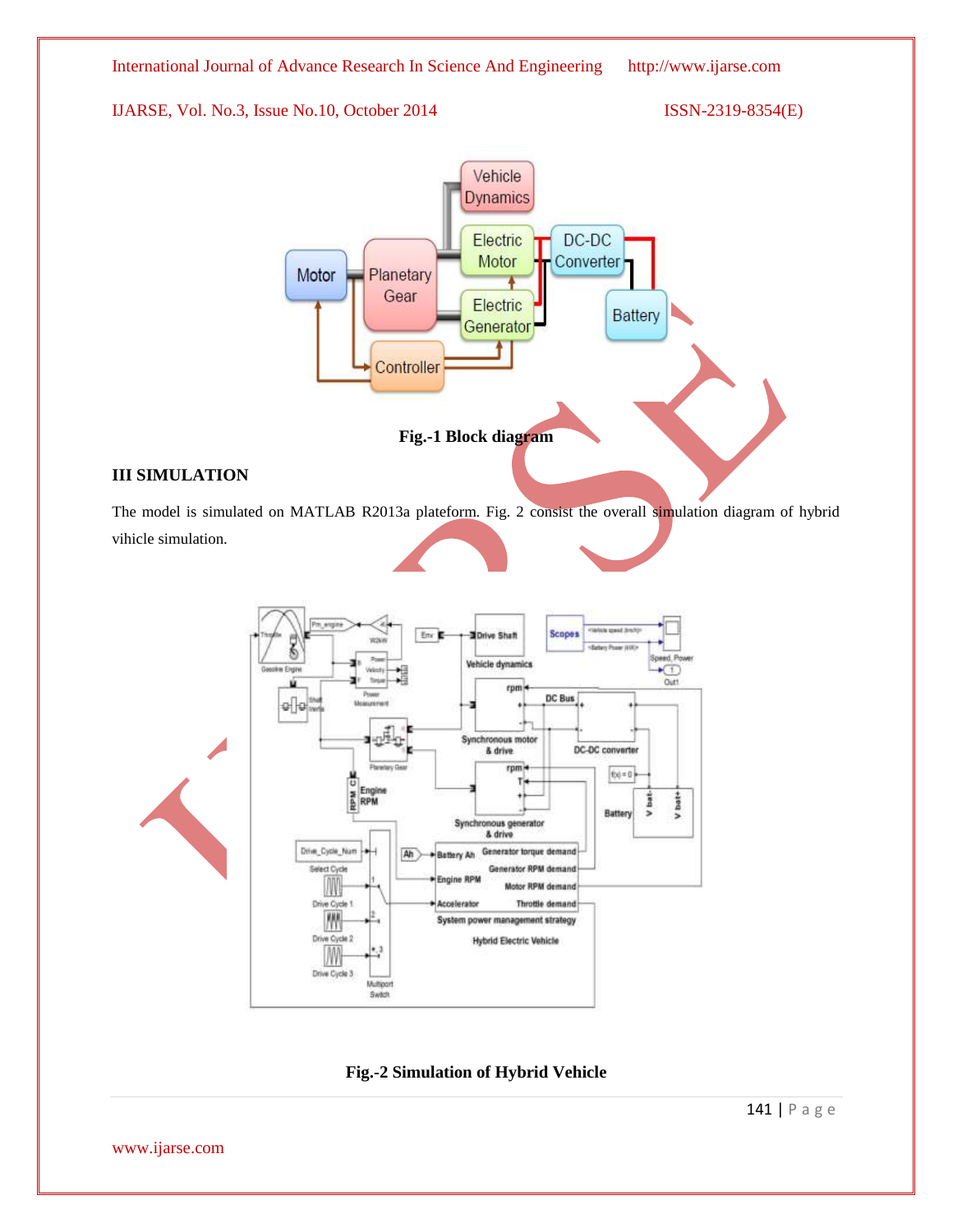Synchronous motor and drive circuit is shown in fig. 3. For better performance the synchronous motor is used to run the vehicle.



In the fig 4 & 5 the simulation results are shown for different parameters. Fig 4 shows Motor power (kW), Generator power (kW), Engine power (kW), Battery Power (kW) and Vehicle speed (km/h) and fig 5 gives Battery Power and Vehicle Speed.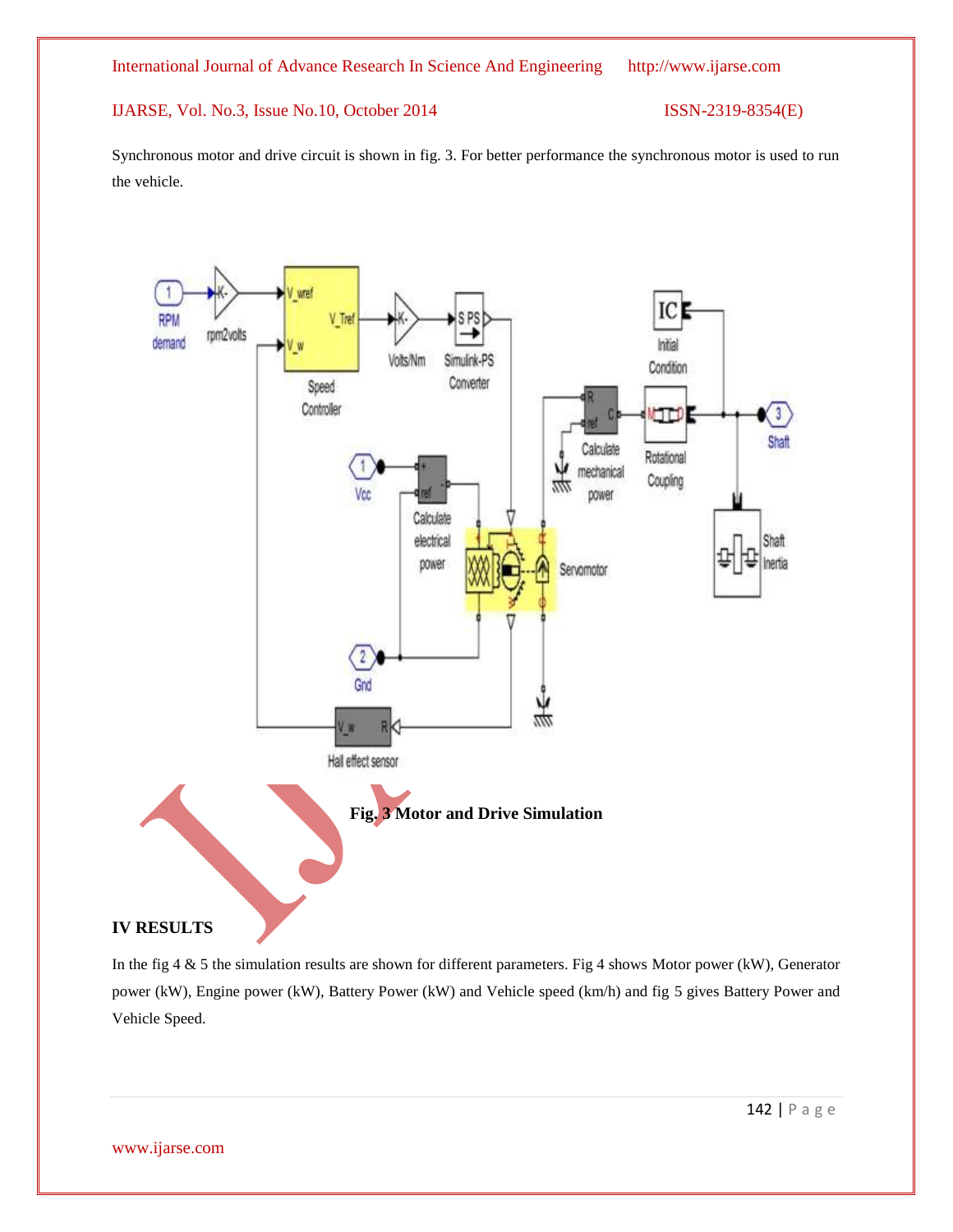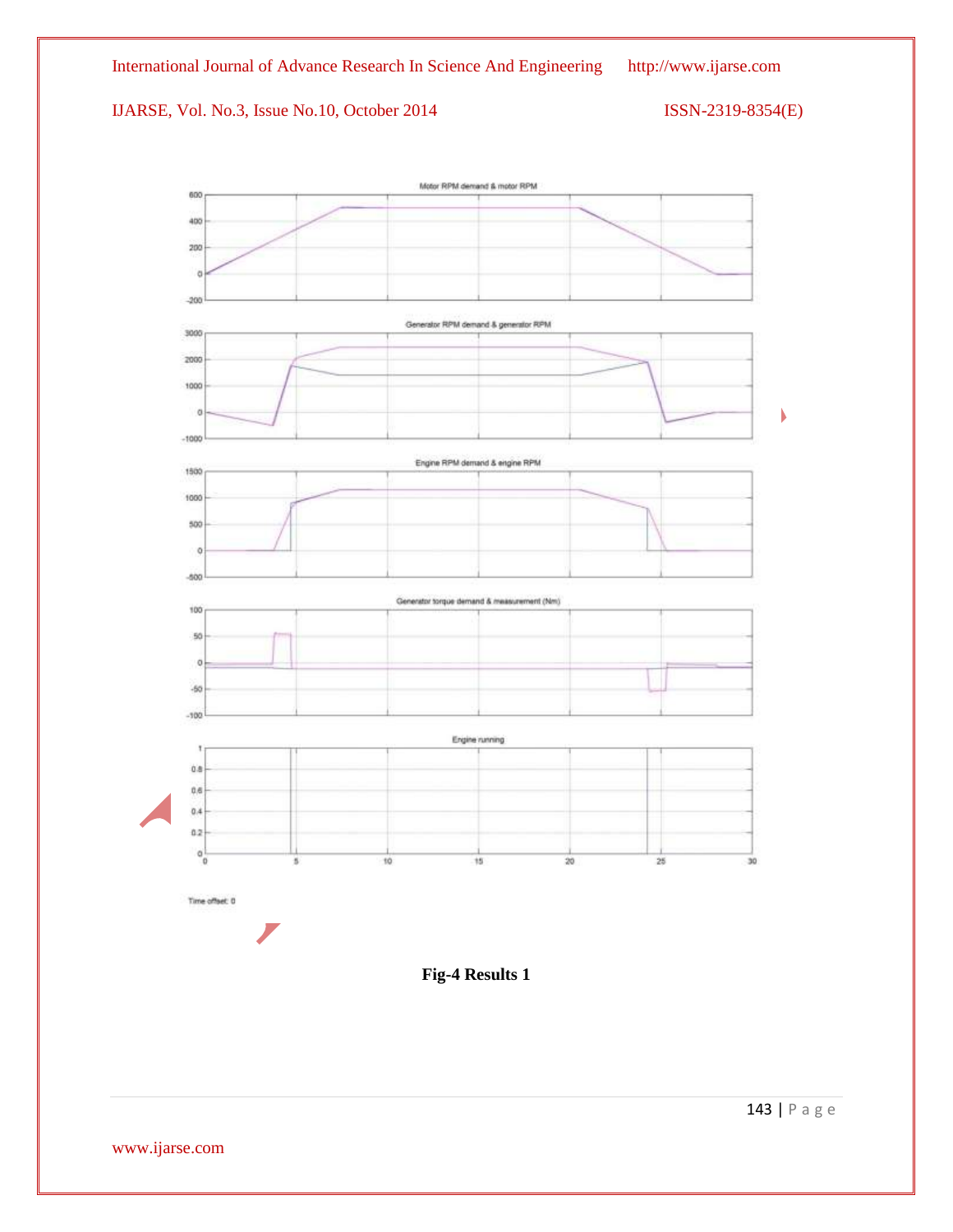

# **V CONCLUSION**

In this paper, has been presented an optimization study applied on a full hybrid vehicle, with classical optimization tool, and an example of a real-time control strategy.

A simple model in MATLAB & SIMULINK has been used with a dynamic programming algorithm. This allows to get the optimal sizes and powers of elements of the hybrid powertrain. After a validation of the optimal trajectory and torques applied on a more realistic model in AMESim. Even if an average value of power can be estimated from online optimization results, the choice of an adequate initial value remains a important task, and power should be controlled regarding to the evolution of the state of charge of the battery.

# **REFERENCES**

[1] German J.M. (2003) Hybrid powered vehicles. Society of Automotive Engineers.